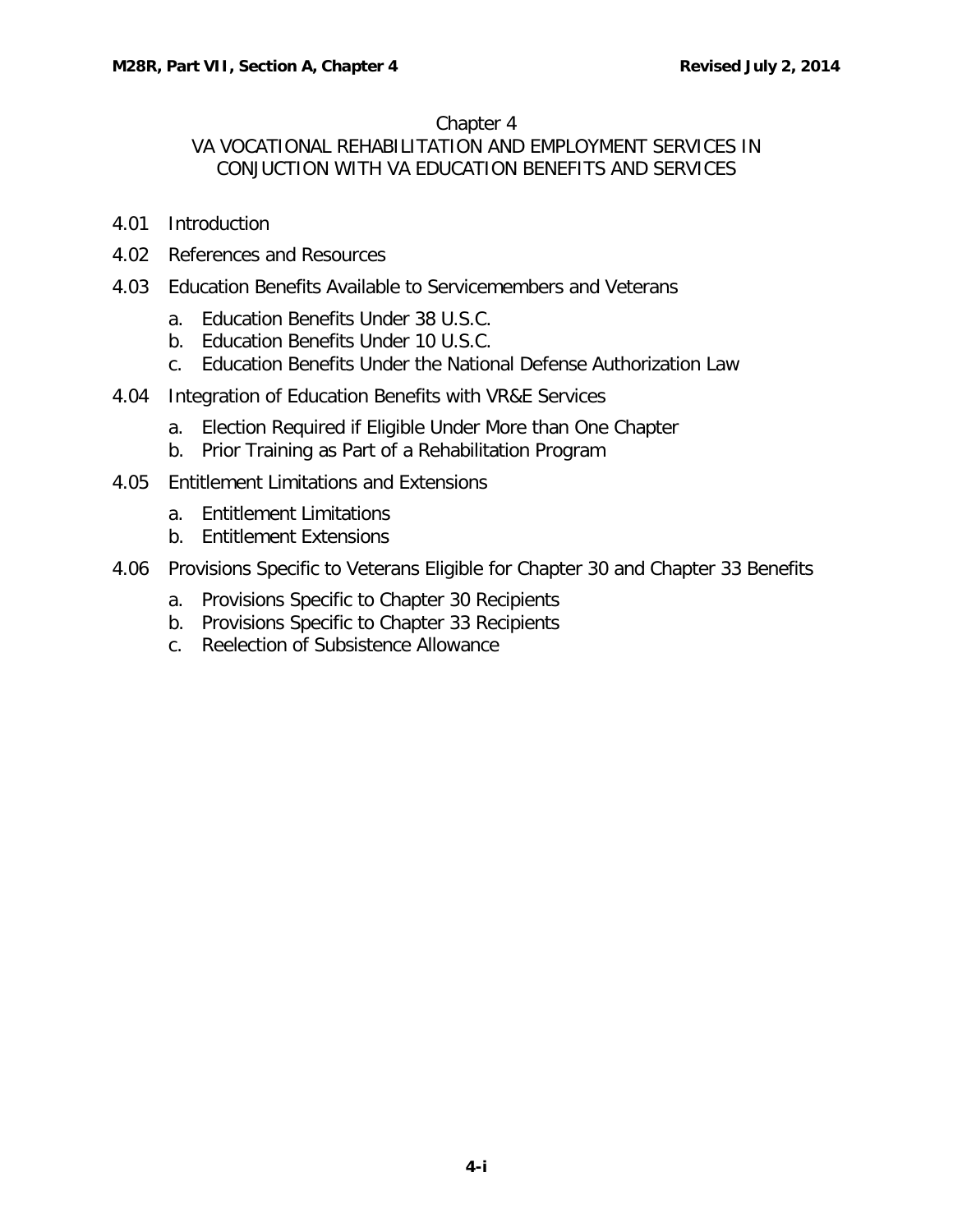## Chapter 4 VA VOCATIONAL REHABILITATION AND EMPLOYMENT SERVICES IN CONJUCTION WITH VA EDUCATION BENEFITS AND SERVICES

<span id="page-1-0"></span>4.01 Introduction

The Department of Veterans Affairs (VA) offers a variety of education, training and employment benefits and services to Veterans. This chapter provides a summary on how Vocational Rehabilitation and Employment (VR&E) services are provided in conjunction with other VA education training benefits, discusses regulatory guidance and provides procedural information on how to assist the Veteran in utilizing VA benefits and services.

<span id="page-1-1"></span>4.02 References and Resources

| Laws:        | 10 United States Code (U.S.C.) 1606<br>10 U.S.C. 1607<br>38 U.S.C. 1804<br>38 U.S.C. 3105<br>38 U.S.C. 3322<br>38 U.S.C. 3695<br>Public Law (Pub. L.) 78-346<br>Pub.L. 96-342<br>Pub.L. 111-377 |
|--------------|-------------------------------------------------------------------------------------------------------------------------------------------------------------------------------------------------|
| Regulations: | 38 Code of Federal Regulations (CFR) 21.21<br>38 CFR 21.73<br>38 CFR 21.78<br>38 CFR 21.260<br>38 CFR 21.264<br>38 CFR 21.334<br>38 CFR 21.4020                                                 |
| Website:     | www.benefits.va.gov/gibill                                                                                                                                                                      |

<span id="page-1-2"></span>4.03 Education Benefits Available to Servicemembers and Veterans

There are a number of education benefits available to Servicemembers and Veterans. The following are the most prevalent:

<span id="page-1-3"></span>a. Education Benefits Under 38 U.S.C.

38 U.S.C. governs the delivery of Veterans' benefits. Title 38 includes the VR&E program, which is outlined in Chapter 31, as well as a number of Veterans' education benefits, including: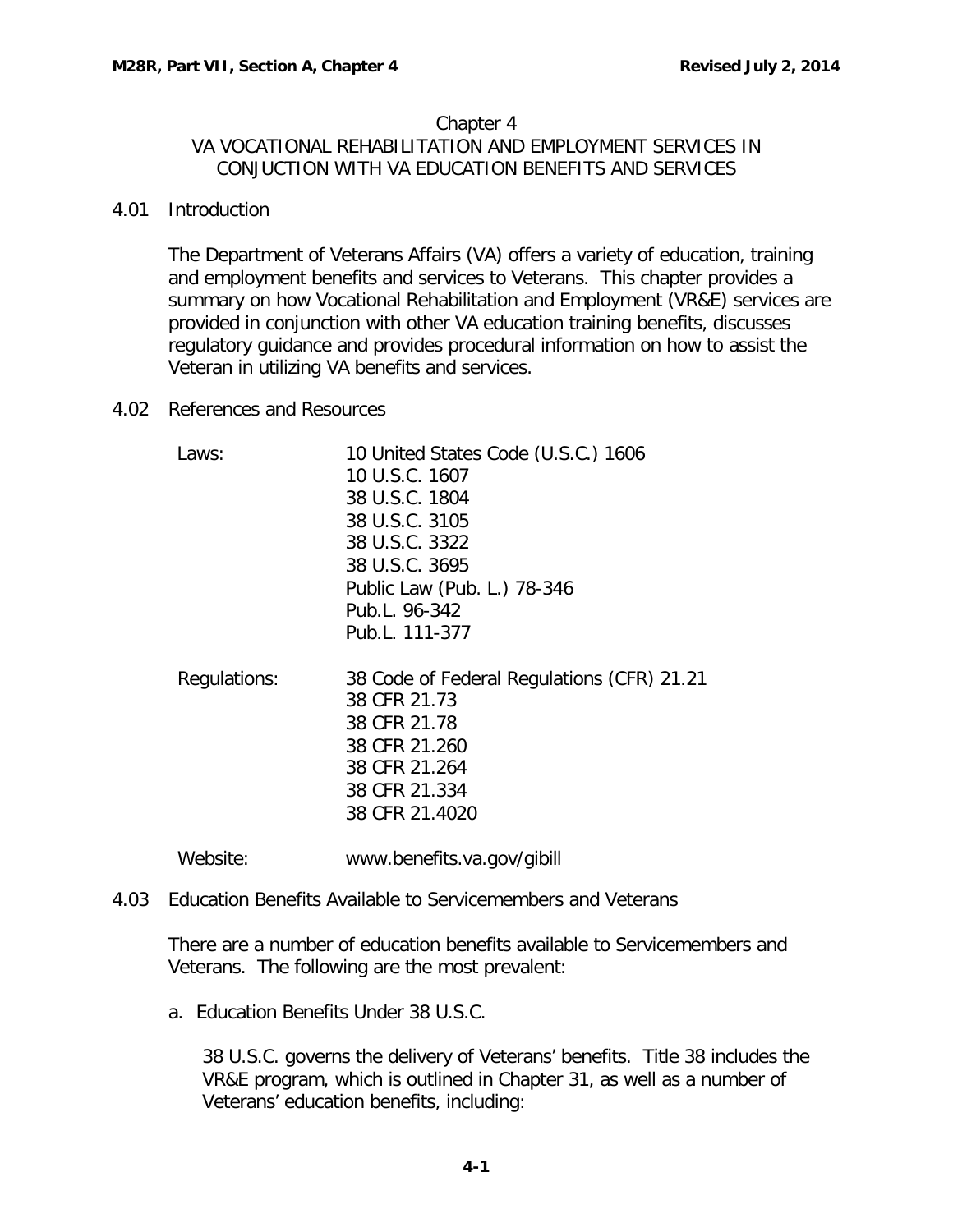1. Montgomery GI Bill (Chapter 30)

To qualify for the Montgomery GI Bill (MGIB), active-duty Servicemembers enroll and pay \$100 per month for 12 months to be entitled to receive a monthly education benefit once they have completed a minimum service obligation. The MGIB provides up to 36 months of education benefits. This benefit may be used for degree and certificate programs, flight training, apprenticeship/on-the-job training and correspondence courses. Remedial, deficiency and refresher courses may be approved under certain circumstances. Generally, benefits are payable for 10 years following release from active duty.

2. Veterans' Educational Assistance Program (Chapter 32)

Veterans' Educational Assistance Program (VEAP) is available to those who entered service for the first time between January 1, 1977, and June 30, 1985. VEAP benefits can be used for degree, certificate, correspondence, apprenticeship/on-the-job training programs and vocational flight training programs. In certain circumstances, remedial, deficiency and refresher training may also be available. Benefit entitlement is up to 36 months. Generally, benefits are payable for 10 years following release from active duty.

3. Post-9/11 GI Bill (Chapter 33)

The Post-9/11 GI Bill provides financial support for education and housing to individuals with at least 90 days of service on or after September 11, 2001, or individuals discharged with a service-connected disability. Approved training under the Post-9/11 GI Bill includes graduate and undergraduate degrees, vocational/technical training, onthe-job training, flight training, correspondence training, licensing and national testing programs, and tutorial assistance. The program pays for tuition and fees in addition to a monthly housing allowance and a stipend for books and supplies. Benefit entitlement is up to 36 months. Generally, benefits are payable for 15 years following release from active duty.

4. Survivors' and Dependents' Educational Assistance (Chapter 35)

Survivors' and Dependents' Educational Assistance provides education and training opportunities to eligible dependents of certain Veterans. These benefits may be used for degree and certificate programs, apprenticeship and on-the-job training. Remedial, deficiency and refresher courses may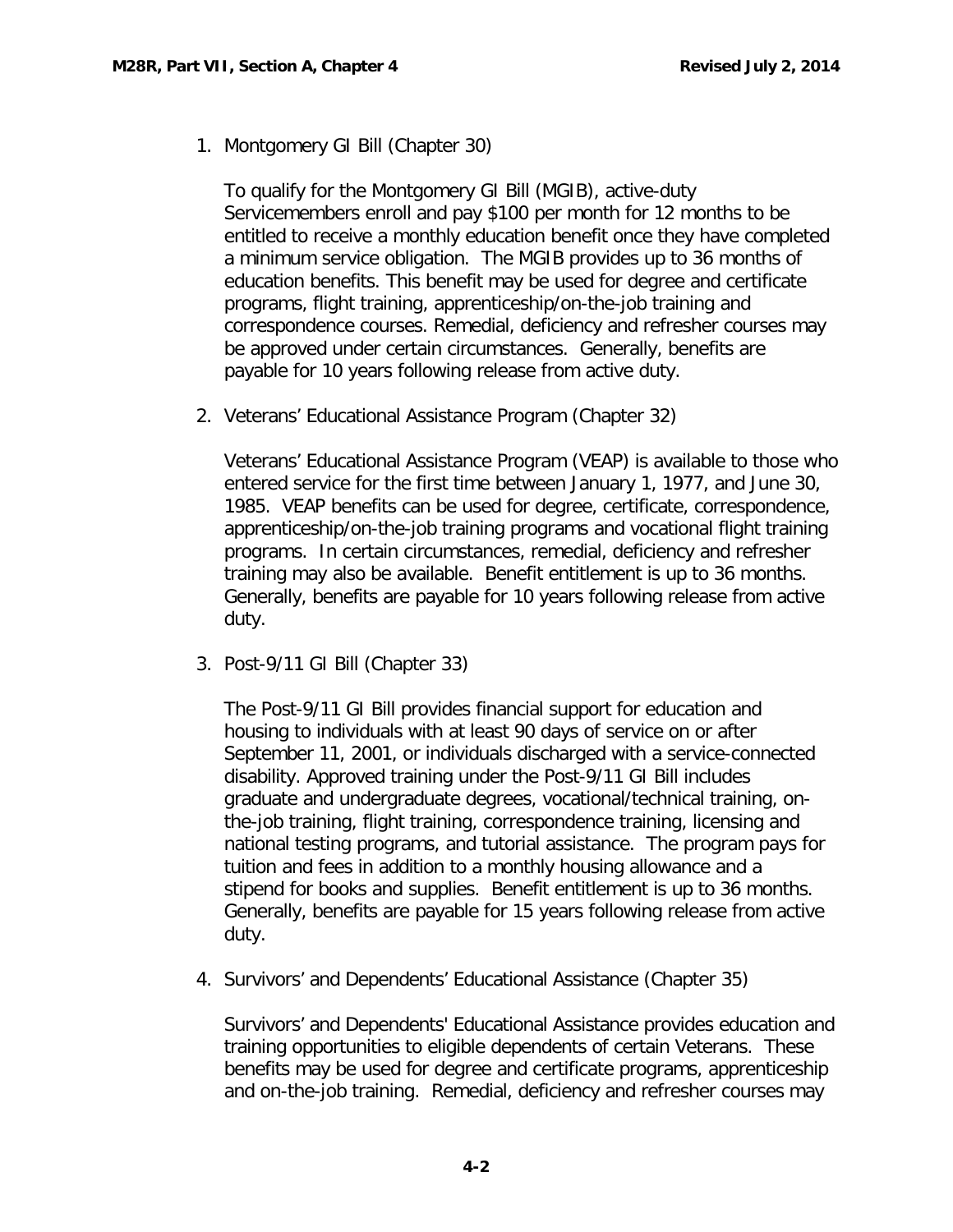be approved under certain circumstances. The program offers up to 45 months of education benefits. The period of eligibility varies as it is based on a number of factors.

For more information on the delivery of these services, see M28R.VII.A.2.

5. Educational and Vocational Counseling Services (Chapter 36)

Free educational and vocational counseling services under Chapter 36 are provided to transitioning Servicemembers and Veterans six months prior to discharge to one year following discharge. Additionally, current beneficiaries of educational assistance in the programs discussed in M28R.VII.A.1 qualify for service under Chapter 36.

For more information on the delivery of these services, see M28R.VII.A.1.

6. Benefits for Children of Vietnam Veterans and Certain Other Veterans (Chapter 18)

VA provides monetary allowances, vocational training and rehabilitation, education services and health care benefits to certain Korea and Vietnam Veterans' birth children who are born with spina bifida.

See M28R.VII.A.3 for additional information on the implementation of Chapter 18 services.

Note: Benefits under the Vietnam Era Veterans' Educational Assistance Program, Chapter 34, are no longer payable as of December 31, 1989. Veterans who previously participated in this program had the option to transfer any remaining benefit to Chapter 30. Those instances are commonly referred to as 34/30 conversions.

See www.benefits.va.gov/gibill for more information on VA education benefits.

<span id="page-3-0"></span>b. Education Benefits Under 10 U.S.C.

10 U.S.C. provides the delivery of education benefits to Veterans who are currently serving in the Reserve Components, as follows:

1. Selected Reserve Educational Assistance Program (Chapter 1606)

A Reservist must be actively drilling and have a six-year obligation in the Selected Reserve to be eligible for services under Chapter 1606. Approved training under this benefit includes graduate and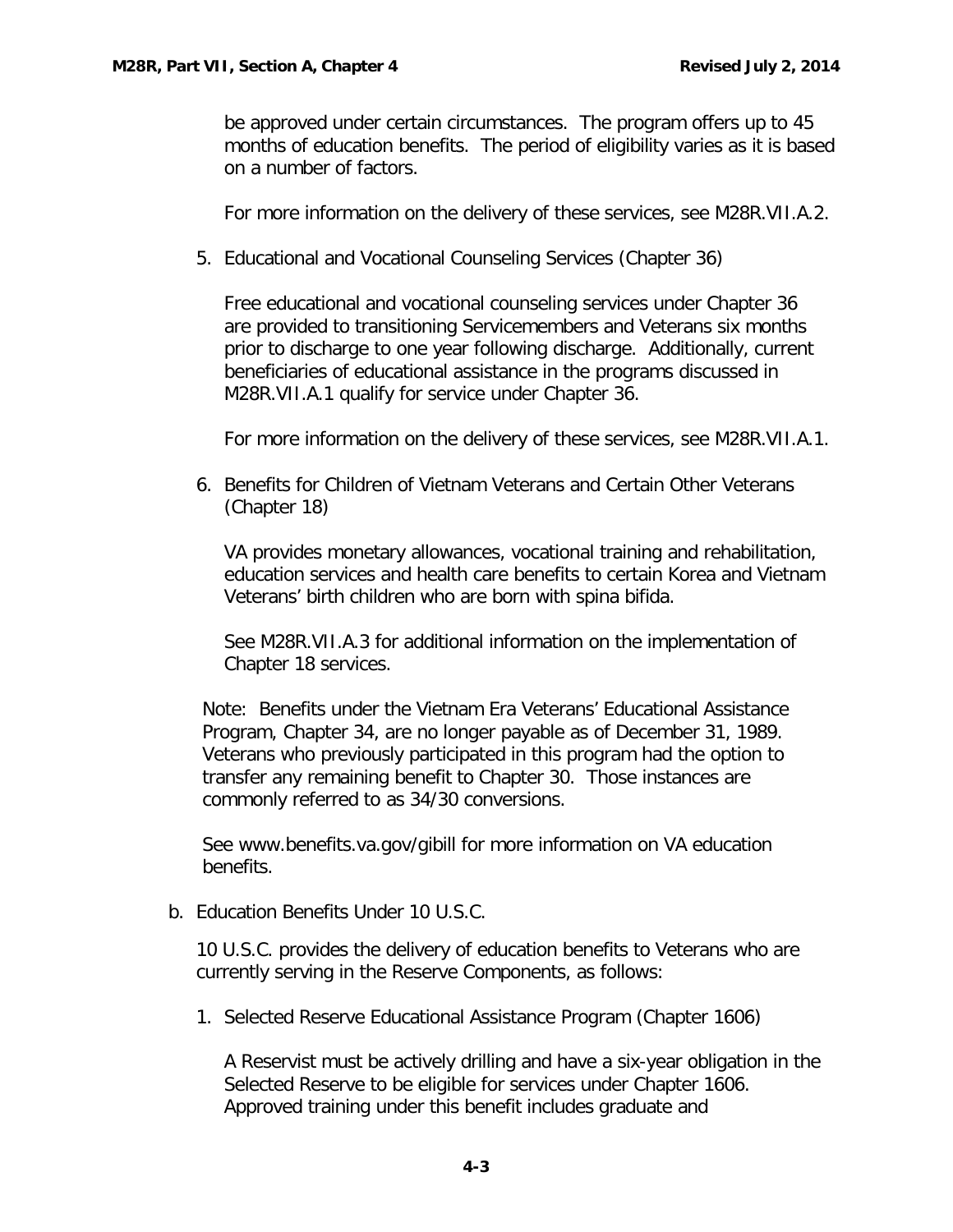undergraduate degrees, vocational/technical training, on-the-job or apprenticeship training, correspondence training and flight training. Benefit entitlement is up to 36 months. Entitlement to this benefit is generally contingent upon continued service in the Selected Reserve.

2. Reserve Educational Assistance Program (Chapter 1607)

Reserve Educational Assistance Program (REAP) is an educational program that provides assistance to members of the Reserve Components who are called or ordered to active service. Approved training under REAP includes graduate and undergraduate degrees, vocational/technical training, on-the-job or apprenticeship training, correspondence training and flight training. Benefit entitlement is up to 36 months. Entitlement to REAP is generally contingent upon continued service in the Reserve Components.

<span id="page-4-0"></span>c. Education Benefits Under the National Defense Authorization Law

Pub.L. 96-342, the National Defense Authorization Act (NDAA), provides education services to a distinct section of the Veteran population. Those programs include the following:

1. Educational Assistance Test Program (Section 901)

Section 901 is available to individuals who entered active duty after September 30, 1980, and before October 1, 1981. Educational services are limited to onsite training at post-secondary institutions only. Benefit entitlement is up to 36 months. Generally, benefits are payable for 10 years following release from active duty.

2. Educational Assistance Pilot Program (Section 903)

Educational benefits are available under section 903 to Servicemembers or Veterans who enlisted on active duty after November 30, 1980, and before October 1, 1981. Benefits can be used for degree, certificate, correspondence, apprenticeship/on-the-job training programs and vocational flight training programs. In certain circumstances, remedial, deficiency and refresher training may also be available. Benefit entitlement is up to 36 months. Generally, benefits are payable for 10 years following release from active duty.

<span id="page-4-1"></span>4.04 Integration of Education Benefits with VR&E Services

Servicemembers and Veterans have a number of education benefits available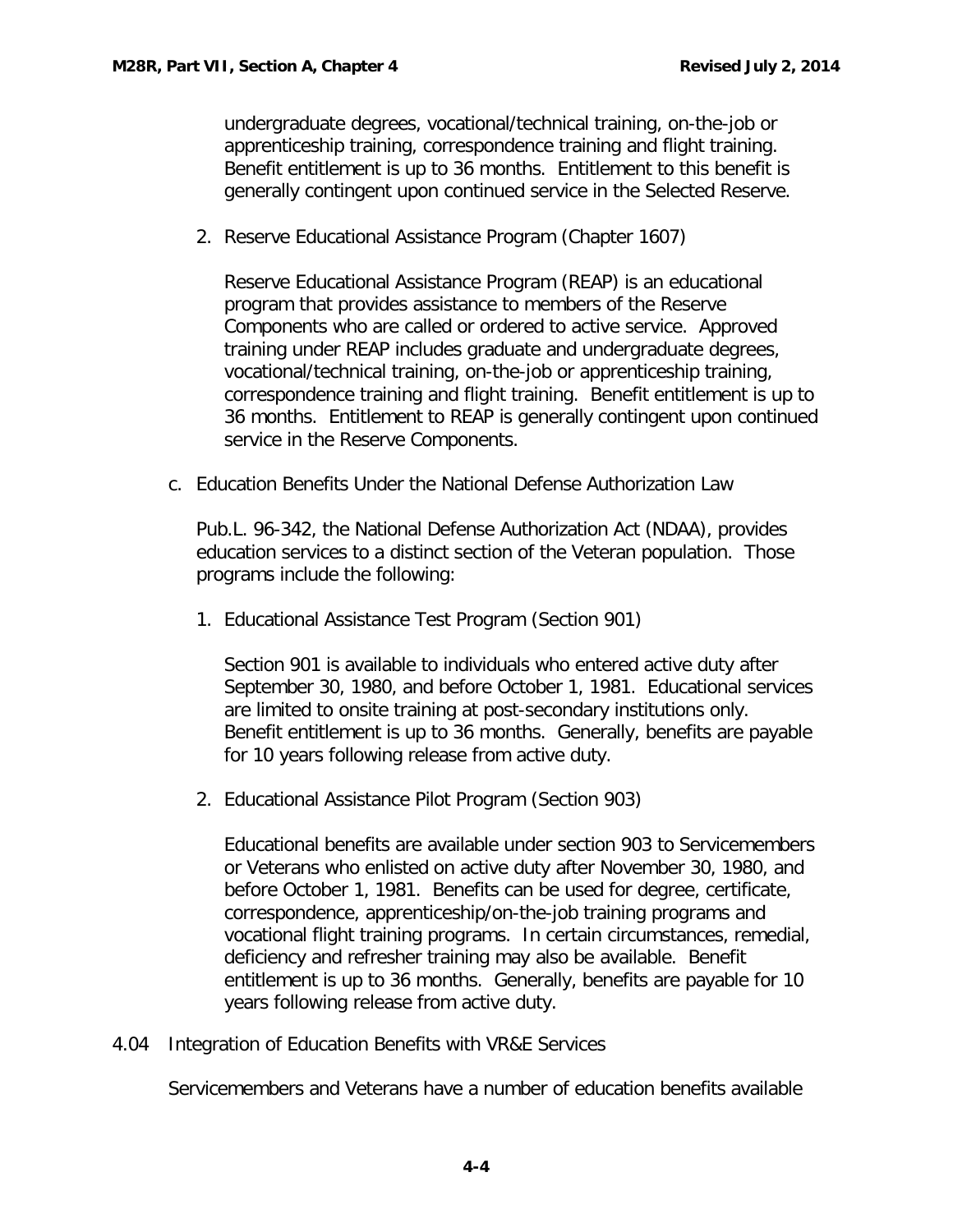for use. As a result, many times a Veteran will have eligibility and/or entitlement to more than one education benefit. When a Veteran applies for VR&E services, it is imperative that a review of eligibility for other education benefits is addressed to ensure that the Veteran is utilizing his/her benefits in the most advantageous manner. The Veteran may opt to apply for GI Bill education benefits while pursuing an entitlement determination for VR&E services. VA Education Services will complete a review of the Veteran's eligibility for education services and send the Veteran a Certificate of Eligibility (COE). The COE will identify the amount of VA education benefits available for use and the delimiting date. This information is useful when assisting the Veteran in making an informed decision about the use of his/her VA benefits.

Under both the Montgomery GI Bill and the Post-9/11 GI Bill, active duty Servicemembers are allowed the option to transfer some or all of their educational benefit entitlement to a dependent(s) in exchange for committing to additional terms of service. This is known as transfer of entitlement (TOE). For the purpose of applying the 48 month rule, transferred entitlement is charged to the transferor and not the dependent. Consequently, the amount of entitlement transferred will count toward the 48 month rule (38 USC 3695) if the transferor uses another education benefit. However, a Veteran can exceed 48 months of benefits under Chapter 31 if necessary to accomplish the purposes of a rehabilitation program.

<span id="page-5-0"></span>a. Election Required if Eligible Under More than One Chapter

When a Veteran has entitlement to more than one education benefit, the Veteran must elect which benefit to receive per 38 U.S.C. 3322 and 38 CFR 21.21. Under no circumstance can a Veteran receive payment from one of the education benefits listed above while receiving Chapter 31 subsistence allowance.

<span id="page-5-1"></span>b. Prior Training as Part of a Rehabilitation Program

When developing the Individualized Written Rehabilitation Plan (IWRP), the VRC must evaluate any prior training the Veteran possesses to ensure that the Veteran is taking full advantage of past experience per 38 CFR 21.21. To the extent possible, the utilization of prior training may reduce the amount of remaining training required and lead to employability in an expedient manner.

## <span id="page-5-2"></span>4.05 Entitlement Limitations and Extensions

Veterans who train under more than one chapter of the law are limited in their total period of entitlement per 38 U.S.C. 3105, 38 U.S.C. 3695 and 38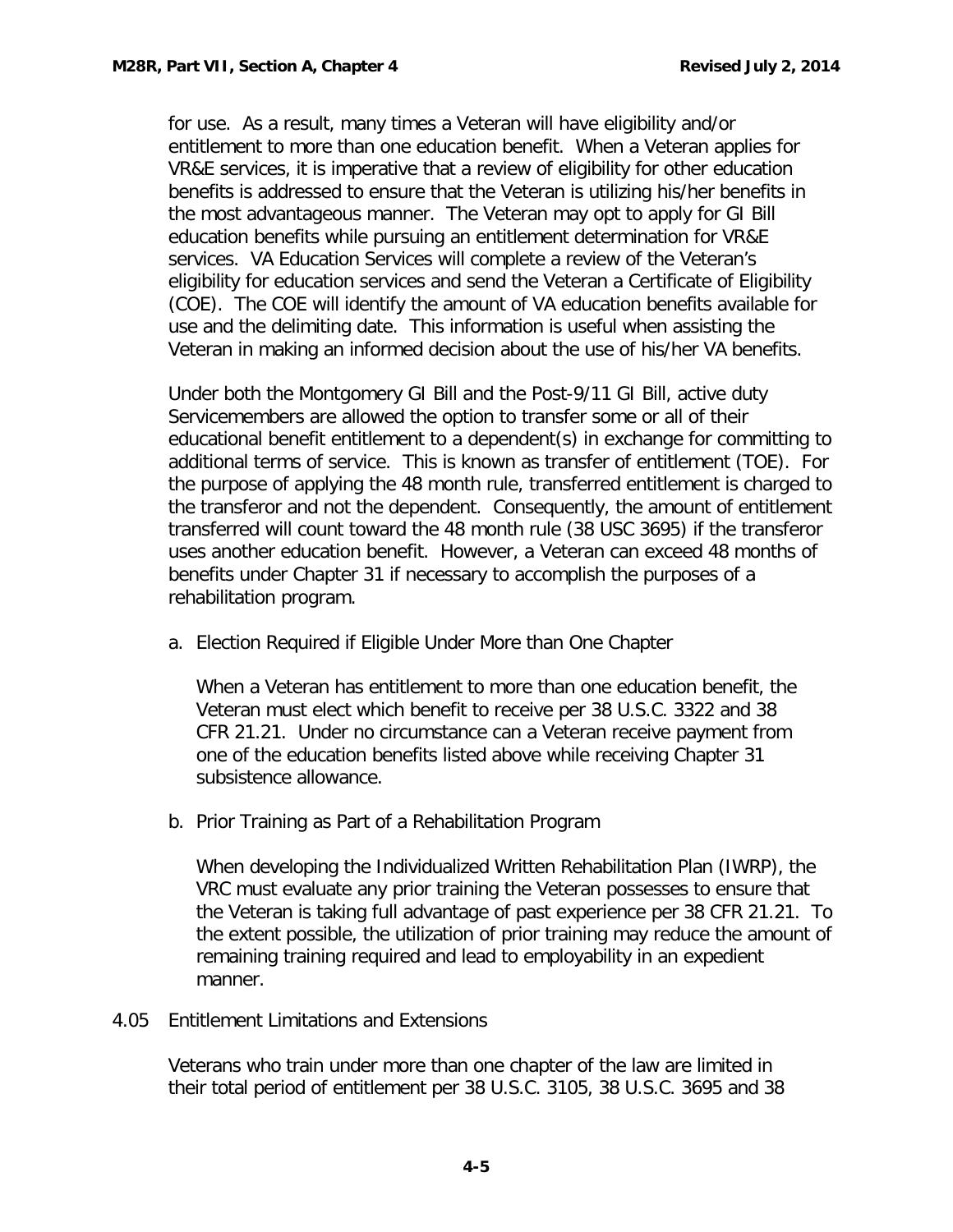CFR 21.4020.

<span id="page-6-0"></span>a. Entitlement Limitations

The total period for which a Veteran may receive assistance under two or more of the programs listed in M28R.VII.A.4 and VR&E services may not exceed a combined period of 48 months (or the part-time equivalent), unless one of the conditions outlined in M28R.VII.A.4 are met.

<span id="page-6-1"></span>b. Entitlement Extensions

38 CFR 21.78 allows a Veteran who previously utilized education benefits outlined in M28R.VII.A.4 and is currently participating in Chapter 31 services, to extend the 48-month limitation (or the part-time equivalent) if it is determined that additional months of benefits under Chapter 31 are necessary to achieve the Veteran's rehabilitation goals. The extension of benefits beyond the 48-month period of entitlement is based on the following factors:

1. Veterans Classified as Having an Employment Handicap

A rehabilitation program for a Veteran with an Employment Handicap (EH) may be extended beyond 48 months under any of the following:

- (a) The Veteran previously completed training in an occupational field, but the Veteran's service-connected disability (ies) worsened to the point that performing the duties of that occupation is no longer feasible, and a period of retraining in the same or a different field is necessary. An extension beyond 48 months under Chapter 31 alone shall be authorized for this purpose.
- (b) The occupation the Veteran previously trained for is found to be unsuitable due to the Veteran's functional limitations. An extension beyond 48 months under Chapter 31 alone shall be authorized for this purpose.
- (c) The Veteran previously utilized VA education benefits, and the additional period of assistance under Chapter 31 needed for the Veteran to become employable will result in more than 48 months being used under all VA education benefits. Under these conditions the number of months necessary to complete the program may be authorized under Chapter 31, provided the length of the extension will not result in authorization of more than 48 months under Chapter 31 alone.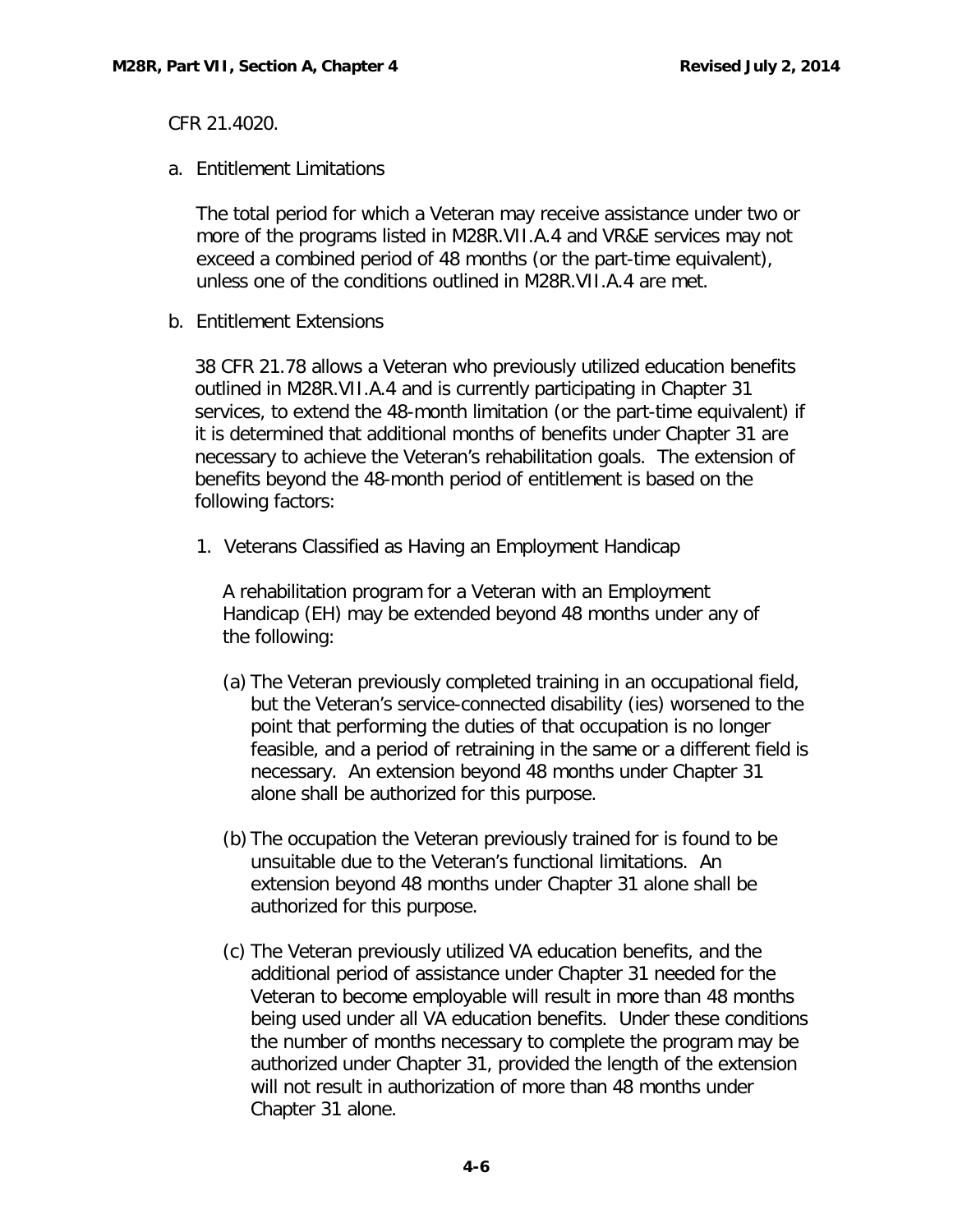- (d) A Veteran in an approved Chapter 31 program has elected payment at the Chapter 30 educational assistance rate. The 48 month limitation may be exceeded only:
	- To the extent that the entitlement in excess of 48 months does not exceed the entitlement previously used by the Veteran in a course at the secondary school level before December 31, 1989.
	- If the Veteran is in a course on a term, quarter or semester basis which began before the 36 month limitation on Chapter 30 entitlement was reached, and completion of the course will be possible by permitting the Veteran to complete the training under Chapter 31.
- (e) The assistance to be provided in excess of 48 months consists solely of employment assistance.
- 2. Veterans Classified as Having a Serious Employment Handicap

If a Veteran is classified as having a Serious Employment Handicap (SEH), the extension of benefits beyond 48 months under Chapter 31 is allowable when the extension provides for the following:

- (a) Enables the Veteran to complete a period of rehabilitation to the point of employability.
- (b)Is used in conjunction with a period of extended evaluation to ensure that the Veteran can complete a period of rehabilitation to the point of employability.
- (c) Provides a program of Independent Living (IL) services, including cases in which an achievement of a vocational goal becomes feasible as a result of IL services.
- (d) The assistance provided in excess of 48 months consists solely of employment assistance.
- (e) Follows a determination of rehabilitated to the point of employability and additional training is needed due to the following circumstances:
	- The Veteran is unable to secure employment despite intensive efforts.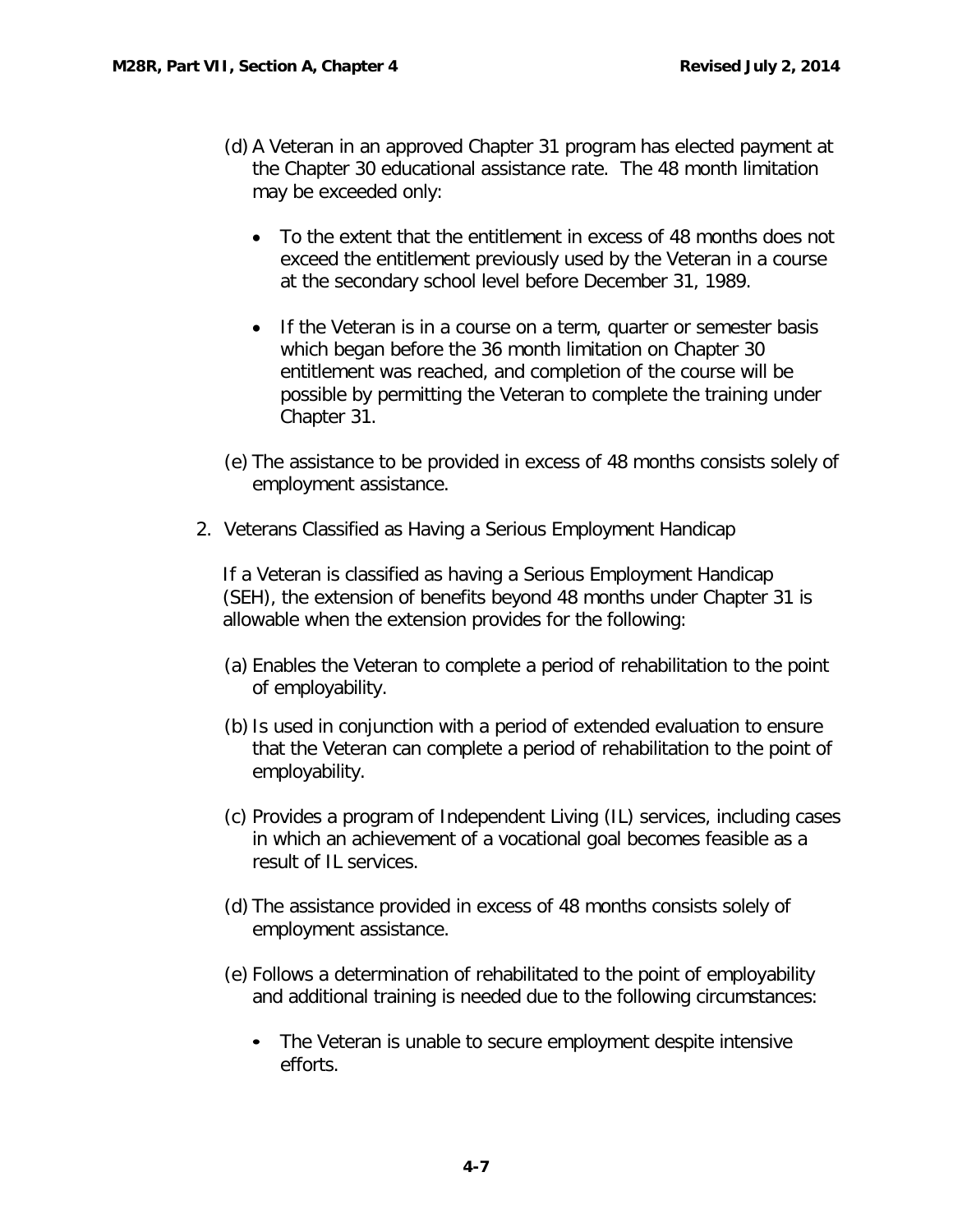- The skills developed in training are no longer adequate to maintain employment in that field.
- The Veteran's service-connected disability(ies) has worsened to the point that he/she cannot perform the duties of the occupation for which he/she received training.
- The occupation no longer is suitable due to the Veteran's functional limitations.
- 3. Approval of Entitlement Extension

Per 38 CFR 21.78, all extensions of benefits beyond 48 months of total entitlement require the approval of the Vocational Rehabilitation and Employment Officer (VREO). Factors, such as justification for the approval, the number of months requested, the anticipated completion date of the Veteran's rehabilitation and any additional information specified by the VREO should be included in the memo. Approval must be provided in writing and placed in the Veteran's Counseling/Evaluation/Rehabilitation (CER) folder.

Note: It is permissible to exceed 48 months of entitlement if the program of service consists only of a period of employment assistance since employment assistance is not charged against the months of entitlement under Chapter 31 per 38 CFR 21.73.

<span id="page-8-0"></span>4.06 Provisions Specific to Veterans Eligible for Chapter 30 and Chapter 33 Benefits

The law allows special provisions for Veterans who are eligible to receive VA education benefits under Chapter 30 or Chapter 33 when used in conjunction with VR&E services.

<span id="page-8-1"></span>a. Provisions Specific to Chapter 30 Recipients

A Veteran who is entitled to services under VR&E may elect to receive payment at the educational allowance rate and other assistance furnished under Chapter 30 in lieu of receiving a subsistence allowance through VR&E if he/she meets the entitlement criteria for Chapter 30 per 38 CFR 21.264.

1. Qualifications

To receive the educational allowance and other assistance furnished under Chapter 30 while participating in VR&E services, the Veteran must meet all of the following criteria: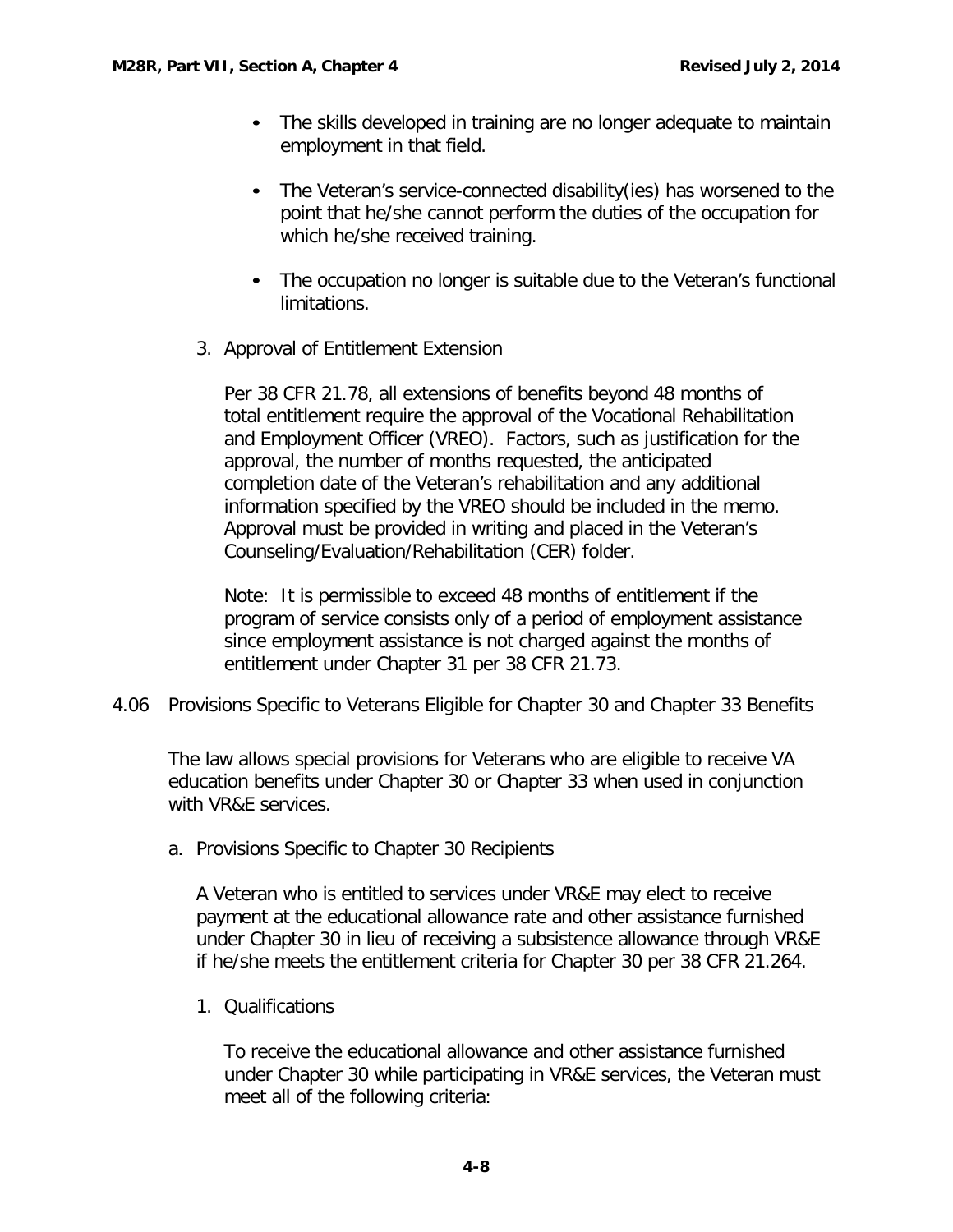- Have remaining eligibility for, and entitlement to, educational services under Chapter 30.
- Enroll in an approved program of training under Chapter 30.
- Follow the approved training program as part of an IWRP.
- 2. Service Provision

A Veteran who elects to receive payment and other assistance at the Chapter 30 rate while participating in the VR&E program is provided the same training and rehabilitation services as other Veterans receiving VR&E services, with the exception of the following:

- Subsistence allowance
- Advances from the Revolving Fund Loan
- Payment for vocational or training services, supplies and individual tutoring assistance
- <span id="page-9-0"></span>b. Provisions Specific to Chapter 33 Recipients

A Veteran who has entitlement to VA education benefits under Chapter 33 and elects to use Chapter 31 benefits may elect to receive a subsistence allowance based on the military basic allowance for housing in lieu of the amount of subsistence otherwise payable under Chapter 31. This subsistence allowance is referred to as the Post-9/11 subsistence allowance. It is important to note that this rate is not adjusted for dependents. Entitlement to all Chapter 31 services and assistance remain when this election is made. The only difference between Veterans who qualify to utilize this benefit and other Veterans in the VR&E program is the amount of monthly subsistence. See 38 CFR 21.260 for additional information on the payment of the Post- 9/11 subsistence allowance.

<span id="page-9-1"></span>c. Reelection of Subsistence Allowance

38 CFR 21.264 and 21.334 outline the reelection of benefits. A Veteran who is receiving either the education allowance payable under Chapter 30 or the Post-9/11 subsistence allowance under Chapter 33 can reelect payment of benefits at the Chapter 31 subsistence allowance rate only after completion of an educational term, quarter or semester, unless the following criteria are met: